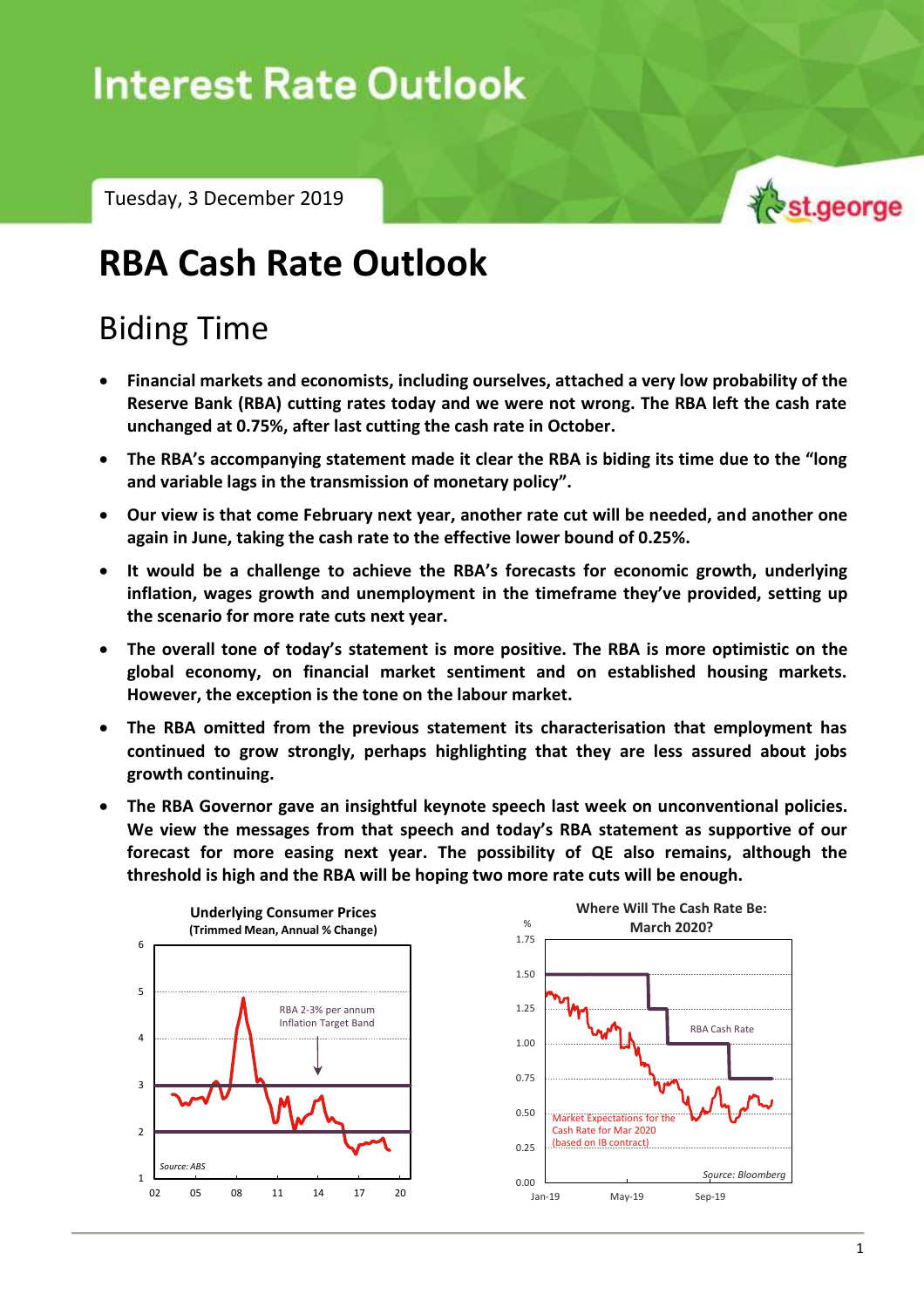Financial markets and economists, including ourselves, attached a very low probability of the Reserve Bank (RBA) cutting rates today and we were not wrong. The RBA left the cash rate unchanged at 0.75%, after last cutting the cash rate in October (and before that in June and July).

The RBA's accompanying statement made it clear the RBA is biding its time due to the "long and variable lags in the transmission of monetary policy". That is, the RBA is allowing time for the three rate cuts this year to work their way fully through the economy before determining if more easing is needed. Our view is that come February next year, another rate cut will be needed, and another one again in June, taking the cash rate to the effective lower bound of 0.25%.

It would be a challenge to achieve the RBA's forecasts for economic growth, underlying inflation, wages growth and unemployment in the timeframe they've provided, setting up the scenario for more rate cuts next year.

Whilst the inflation rate is the RBA's "north star", it is clear that the labour market is the "big dipper". The RBA board in its final sentence of its statement said it will continue to monitor developments, "including in the labour market", and is "prepared to ease monetary policy further if needed".

There were only a few changes to the statement and some of these changes were subtle.

The overall tone of today's statement is more positive. For example, on the global economy, the statement says that risks to the global economy remain tilted to the downside, but "some of these risks have lessened recently". On financial market sentiment, the statement articulates that it has "continued to improve". On further signs of a turnaround in established housing markets, especially in Sydney and Melbourne, the board notes "prices in some other markets have also increased recently".

However, it is on the domestic labour-market front that one can argue the tone has not improved. In its previous board statement published on 5 November, the RBA noted: "Employment has continued to grow strongly and has been matched by strong growth in labour supply, with labour force participation at a record high". However, this month this sentence was omitted and the rest of the paragraph on employment remained mostly unchanged. The latest jobs data revealed a loss of 19,000 jobs in October, which is the first fall since May 2018, and potentially the start of jobs growth catching up to weaker economic activity nationally.

The RBA Governor, Phillip Lowe, gave a keynote speech last week to the Australian Business Economists' Association (ABE) which was centred on unconventional policies. It was a very insightful speech in which Lowe made a number of critical observations.

Firstly, low interest rates are not a temporary phenomenon and are likely to be with us for some time.

Second, the effective lower bound for the cash rate is 0.25%.

Thirdly, quantitative easing becomes an option to be considered "at a cash rate of 0.25% and not before that". Further, the threshold for undertaking QE in Australia has not been reached and is not expected to be reached "in the near future". Lowe also added that it is a bigger step to engage in money-financed asset purchases by the central bank than it is to cut interest rates.

The most likely form quantitative easing would take is the purchase of Commonwealth government bonds and the intention would be to lower the risk-free interest rates along the yield curve, which then helps lower all other interest rates in the economy. The risk-free rate also affects all asset prices.

The Governor did not rule out the inclusion of bonds issued by State governments in a QE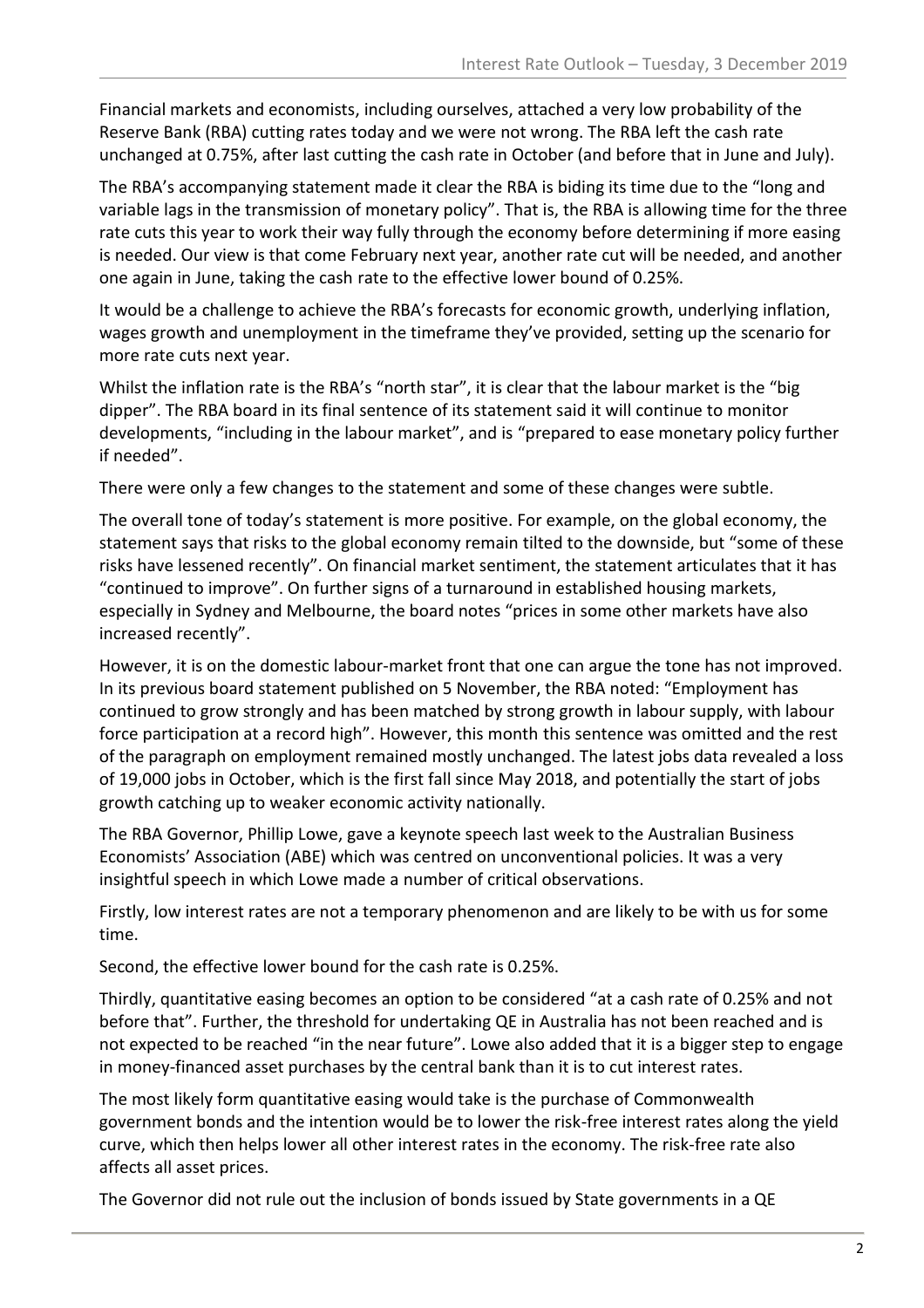program.

Lowe also said negative interest rates are "extraordinarily unlikely" and there is "no appetite" to undertake the outright purchases of private assets as part of QE.

To get to the point of needing QE, the economy would need to be moving "persistently" away from its inflation and full employment targets. That is, an accumulation of evidence that the RBA was unlikely to achieve its objectives would be needed. Lowe hoped that if the Australian economy arrived at the point of needing QE that all arms of policy would be working.

The RBA has for some time considered full employment to be at an unemployment rate of 4.5%, but during the question-and-answer session that followed the speech, Lowe suggested it may need to go lower for longer in order for wage pressures to be generated. Whilst jobs growth has been strong, incomes growth has not been. Further, jobs growth has been firm, but it has been met by strong rises in labour supply (reflected in a rising participation rate) and labour supply is very difficult to forecast.

Lowe stressed that conventional monetary policy is still working in Australia and we see evidence of this in the exchange rate, in asset prices and in the boost to aggregate household disposable income.

RBA Deputy Governor Debelle also recently took to the podium. Debelle said the RBA's liaison program suggested 80% of all businesses expected "stable" wages growth in the coming year. Moreover, just 10% were tipping stronger growth while the remaining 10% believed it might slow. It was the lowest proportion of firms expecting higher wages in 20 years of survey work by the RBA. Debelle added that "the more wages growth is entrenched in the 2s, the more likely it is that a sustained period of labour market tightness will be necessary to move away from that".

We view the messages from these speeches and today's RBA statement as supportive of our forecast for two more rate cuts next year. The possibility of QE also remains, although the threshold is high and the RBA will be hoping two more rate cuts will be enough.

> **Besa Deda, Chief Economist** Ph: 02-8254-3251